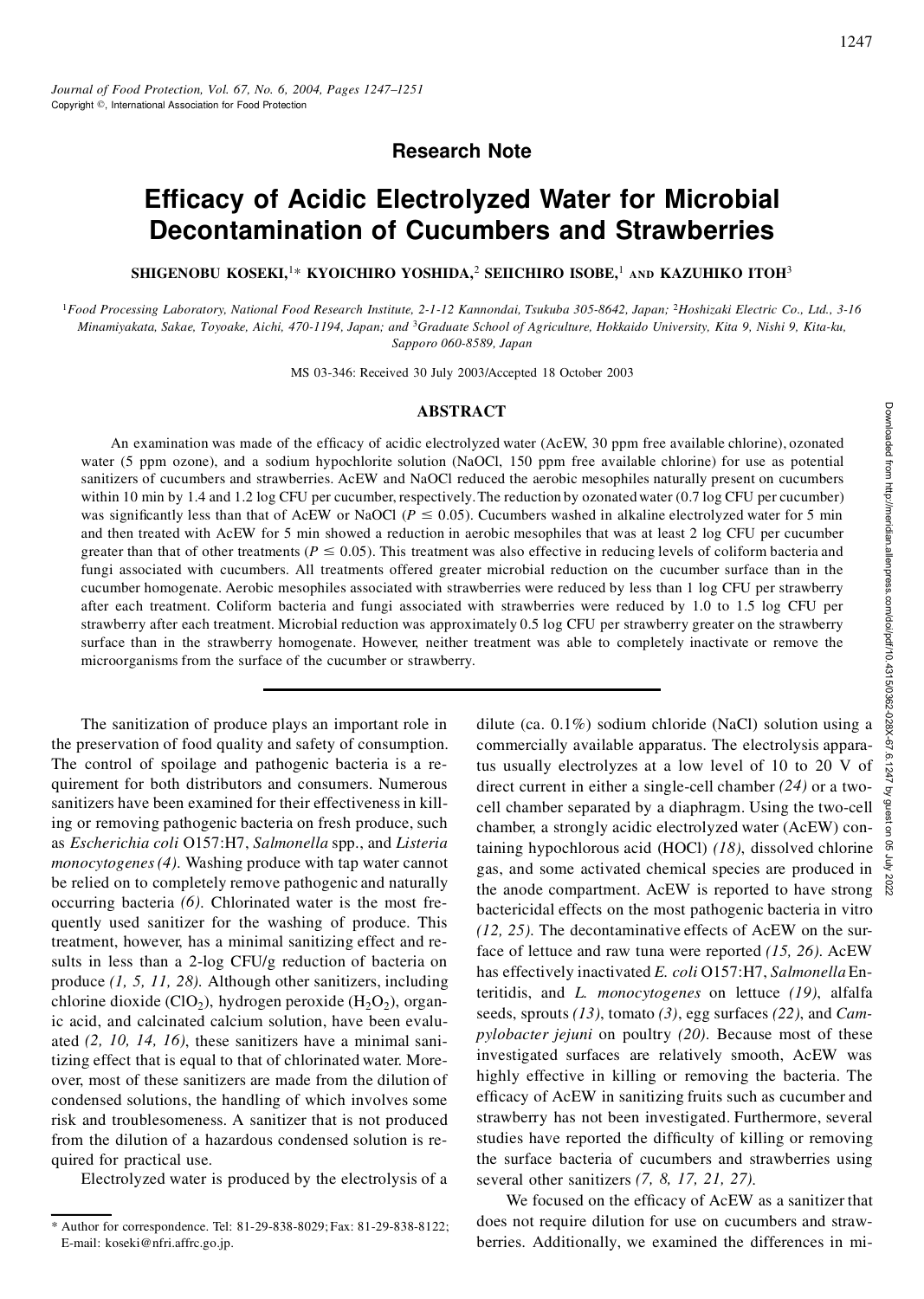crobial reduction between homogenates and the surfaces of the fruit.

#### **MATERIALS AND METHODS**

**Plant materials.** Cucumbers were purchased at a local su permarket in Tsukuba, Ibaraki, Japan. All fruits were in good con dition, free of mechanical damage, and not waxed. Each cucumber was cut into smaller sticks of 5 cm height (weighing 25 to 30 g, ranging 2.6 to 3.4 cm in diameter). Strawberries were also purchased at a local supermarket in Tsukuba, Ibaraki,Japan. Undamaged strawberries, weighing 25 to 30 g, were selected for use in experiments.

**Washing protocol.** Five pieces of cucumber (ca. 150 g) or five pieces of strawberry (ca.  $150$  g) were dipped into an AcEW or ozonated water (2 liters each) for 10 min in an overflowing system. Because these solutions are generated by a flow-type apparatus and do not require dilution, samples were washed using the overflowing technique. A flow-type electrolysis apparatus (ROX-20TA; Hoshizaki Electric Co., Ltd., Toyoake, Aichi, Japan) was used to prepare the electrolyzed water. This apparatus generates electrolyzed water by the electrolysis of a dilute (0.1%) saline solution in an electrolytic cell separated into an anode and cathode region with a diaphragm. The current passing through the electrolysis apparatus and voltage between the electrodes was set at 14 A and 18 V, respectively. AcEW was prepared within the anode region of the electrolytic cell, and alkaline electrolyzedwater (AlEW) was prepared within the cathode region. A flow-type ozone-generating apparatus (MCX-2000; Silver Reed, Tokyo, Japan) was used to prepare the ozonated water. This apparatus generated ozonated water by electrolysis of deionized water. The flow rate was set at 2 liters/min. Another treatment was conducted for the effective use of AlEW. Five pieces of cucumber or strawberry were washed by dipping in AlEW (2 liters) in an overflowing system for 5 min and then dipping in AcEW (2 liters) in an over flowing system for 5 min ( $5+5$  treatment). As a comparison with a conventional sanitizer treatment, five pieces of cucumber or five pieces of strawberry were also dipped into 2 liters of a sodium hypochlorite (NaOCl) solution that contained 150 ppm available chlorine for 10 min. The NaOCl solution was prepared by adding NaOCl (5%, Wako, Tokyo, Japan) to distilled water. Tap-water washing with an overflowing technique was conducted using the same procedure as that of AcEW and ozonated water to form a control. After each treatment, the treated cucumber and strawberry was rinsed twice with 1 liter of sterile distilled water  $(20^{\circ}C)$ .

The pH of the tested solution was measured with a pH meter (D-22, HORIBA, Kyoto, Japan). The oxidation reduction potential (ORP) was measured with an ORP meter (HM-60V, TOA Electronics, Ltd., Tokyo, Japan). The initial concentration of available chlorine in AcEW, NaOCl, and tap water was determined with a chlorine test kit (HACH Co., Loveland, Colo.). The concentration of ozone in the ozonated water used in the present study was quantified by spectrophotometric analysis at 254 nm.

**Enumeration of microorganisms.** The populations of aer obic mesophilic bacteria, coliform bacteria, and fungi naturally present on the cucumber or strawberry tissues were enumerated by general procedures. To enumerate the microorganisms associated with cucumber or strawberry, one piece of cucumber or strawberry (25 to 30 g) was weighed, combined with 200 ml of sterile phosphate-buffered saline (PBS; 10 mM, pH 7.2) in a sterile polyethylene bag and pummeled with a Stomacher (Seward, London, UK) for 2 min at high speed. The homogenate was serially diluted for each medium. The surface of the cucumber or

TABLE 1.*Physicochemical properties of tested solutions<sup>a</sup>*

| Solution           | pН             | <b>ORP</b><br>$(mV)^b$ | Concentration<br>$(ppm)^c$ |
|--------------------|----------------|------------------------|----------------------------|
| $AcEW^d$           | $2.6 \pm 0.1$  | $1.130 \pm 8$          | $32.1 \pm 3.2$             |
| Ozone <sup>e</sup> | $6.4 + 0.1$    | $1.250 \pm 30$         | $5.0 \pm 0.2$              |
| NaOCV              | $9.3 \pm 0.2$  | $640 \pm 20$           | $151.2 \pm 4.1$            |
| Water <sup>g</sup> | $7.0 \pm 0.1$  | $420 \pm 25$           | $0.3 \pm 0.1$              |
| AIEW <sup>h</sup>  | $11.3 \pm 0.1$ | $-870 \pm 15$          |                            |

*a* Values are mean  $\pm$  standard deviation; *n* = 5.

*<sup>b</sup>* Oxidation reduction potential.

*<sup>c</sup>* Available chlorine concentration for AcEW, NaOCl and tap water, ozone concentration for ozonated water.

*<sup>d</sup>* Acidic electrolyzed water.

*<sup>e</sup>* Ozonated water.

*<sup>f</sup>* Sodium hypochlorite solution containing 150 ppm free available chlorine.

*<sup>g</sup>* Tap water.

*<sup>h</sup>* Alkaline electrolyzed water.

strawberry was swabbed with sterile absorbent cotton that con*s* Tap water.<br> *A* Alkaline electrolyzed water.<br> *A* Alkaline electrolyzed water.<br> **A** Alkaline electrolyzed water.<br>
<br>
strawberry was swabbed with sterile absorbent cotton that con-<br>
tained 1 ml of PBS to enumerate the s absorbent cotton was then blended with 20 ml of PBS in a sterile polyethylene bag and pummeled with a Stomacher for 2 min at high speed. Wash fluid was serially diluted for each medium.

Aerobic mesophilic bacterial counts were determined from duplicate pour plates with standard plate count agar (Nissui, To kyo, Japan) and incubated at  $35^{\circ}$ C for 48 h. Coliform bacteria counts were determined from duplicate pour plates with violet red bile agar (Difco, Becton Dickinson, Franklin Lakes, N.J.) with a  $\frac{12}{3}$  medium overlay incubated at 35°C for 24 h. Fungal counts were  $\frac{12}{3}$ medium overlay incubated at  $35^{\circ}$ C for 24 h. Fungal counts were determined from duplicate pour plates with YM agar (Difco, Becdetermined from duplicate pour plates with YM agar (Difco, Bec-<br>ton Dickinson) supplemented with 0.1 g/liter of chloramphenicol (Wako, Osaka, Japan) and incubated at  $25^{\circ}$ C for 5 days. Both the  $\frac{69}{8}$  homogenate and surface swabbed microbial counts were exhomogenate and surface swabbed microbial counts were ex pressed as log CFU per cucumber or log CFU per strawberry. Because the homogenate and the surface swabs could not be directly compared with either a CFU/g or CFU/cm<sup>2</sup> rendering, we  $\sqrt{2}$ Because the homogenate and the surface swabs could not be directly compared with either a CFU/g or CFU/cm<sup>2</sup> rendering, we adopted an expression to allow for uniform denominator when  $\frac{6}{9}$ evaluating all trials.

**Statistical analysis.** Five replicate trials were done for each fruit. Because each treatment condition included 5 pieces of cu cumber or strawberry in one trial, a total of 25 pieces of cucumber or strawberry were analyzed for each treatment. All plate-count values are given as the mean  $\pm$  standard deviation of 5 independent trials. Data were analyzed using StatView software (SAS, Cary, N.C.) for Tukey-Kramer's multiple comparison tests to determine statistical significance ( $P \le 0.05$ ).

## **RESULTS**

**Ef cacy of each treatment on microbial reduction of cucumbers.** The physicochemical properties of the tested solution are shown in Table 1. The microbial populations in the homogenate or swabs of cucumber treated with the various sanitizers are summarized in Table 2. No changes in appearance of cucumber were shown after all treatments. AcEW and NaOCl reduced the number of aerobic mesophilic bacteria in the cucumber homogenate by 1.4 and 1.2 log CFU per cucumber, respectively. Ozonated water reduced the aerobic mesophilic bacteria by 0.7 log CFU per cucumber. Populations of aerobic mesophilic bacteria were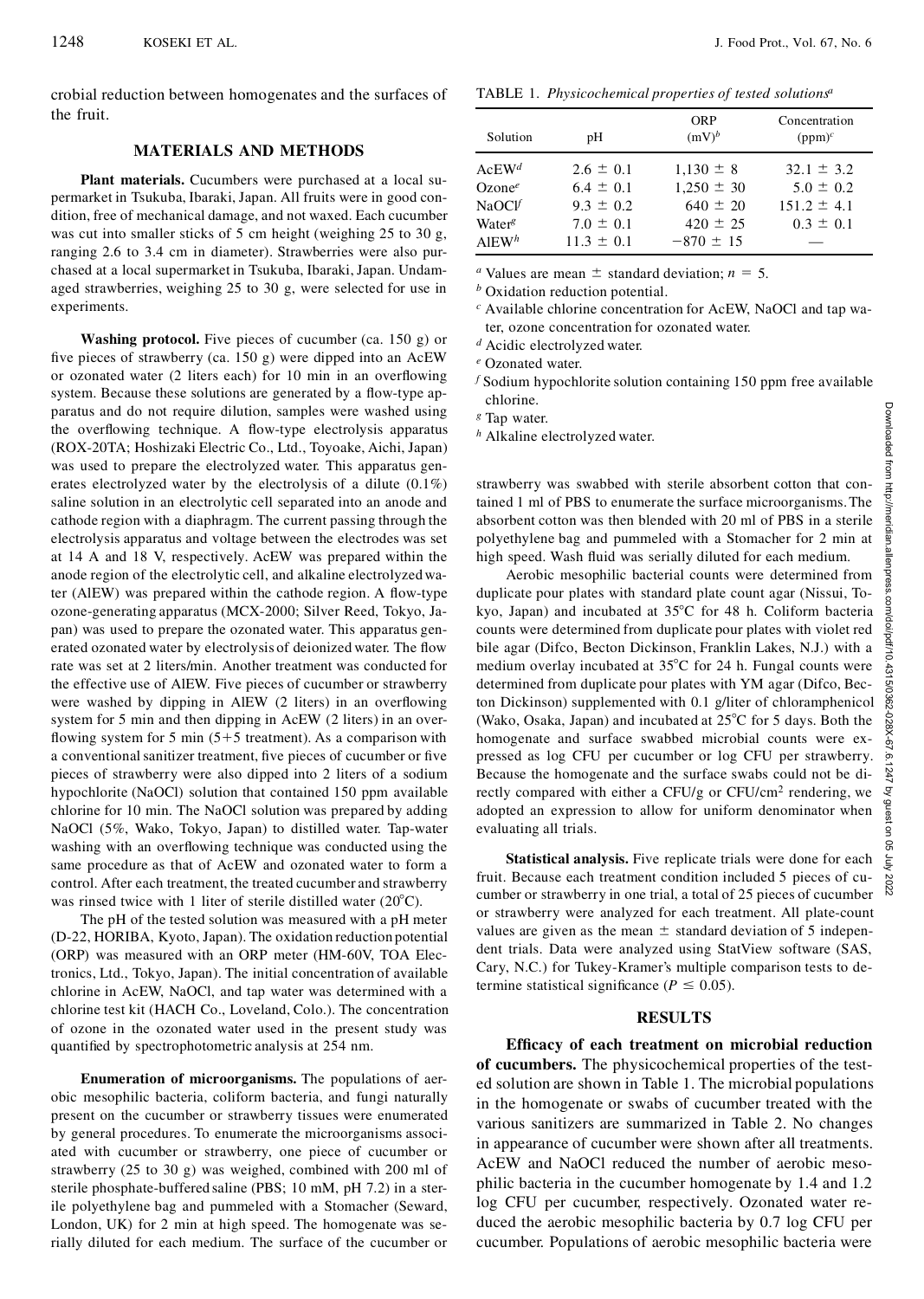TABLE 2. *Ef cacy of various sanitizers against naturally present microorganisms associated with cucumber*

|                          | Population (log CFU/cucumber) <sup><i>a</i></sup> |                         |                 |  |
|--------------------------|---------------------------------------------------|-------------------------|-----------------|--|
| Tested site<br>Treatment | Aerobic<br>mesophilic bacteria Coliform bacteria  |                         | Fungi           |  |
| Homogenate               |                                                   |                         |                 |  |
| None                     | $7.1 \pm 0.4$ A                                   | $4.5 \pm 0.5$ A         | $4.6 \pm 0.4$ A |  |
| $AcEW^b$                 | $5.7 \pm 0.3$ c                                   | $\leq 2.4c$             | < 2.4           |  |
| NaOCl <sup>d</sup>       | $5.9 \pm 0.3$ c                                   | < 2.4                   | < 2.4           |  |
| Ozone <sup>e</sup>       | $6.4 \pm 0.2$ B                                   | $3.0 \pm 0.5$ B         | $3.8 \pm 0.4$ B |  |
| $5+5^{f}$                | $5.0 \pm 0.5$ D                                   | < 2.4                   | < 2.4           |  |
| Water <sup>g</sup>       | $6.8 \pm 0.3$ A                                   | $4.1 \pm 0.4$ A         | $4.4 \pm 0.5$ A |  |
| Swab                     |                                                   |                         |                 |  |
| None                     | $5.3 \pm 0.3$ A                                   | $3.5 \pm 0.4$ A         | $4.0 \pm 0.5$ A |  |
| AcEW                     | $3.8 \pm 0.4 \text{ c}$                           | $1.7 \pm 0.6$ B         | $1.9 \pm 0.8$ B |  |
| <b>NaOCI</b>             | $3.8 \pm 0.3$ C                                   | $1.9 \pm 0.5$ B         | $1.8 \pm 0.9$ B |  |
| Ozone                    | $4.3 \pm 0.4$ B                                   | $1.7 \pm 0.4 \text{ B}$ | $2.4 \pm 0.5$ B |  |
| $5 + 5$                  | $3.3 \pm 0.3$ D                                   | $1.7 \pm 0.5$ B         | $1.7 \pm 0.6$ B |  |
| Water                    | 5.1 $\pm$ 0.5 A                                   | $3.2 \pm 0.3$ A         | $3.8 \pm 0.4$ A |  |

<sup>*a*</sup> Values are mean  $\pm$  standard deviation;  $n = 5$ . Values in the same column of each tested site that are not followed by the same letter differ significantly at  $P \le 0.05$ .

*<sup>b</sup>* Acidic electrolyzed water, 10 min.

*<sup>c</sup>* No colonies were detected in the homogenate.

*<sup>d</sup>* NaOCl solution containing 150 ppm free available chlorine, 10 min.

*<sup>e</sup>* Ozonated water containing 5 ppm ozone, 10 min.

*<sup>f</sup>* Alkaline electrolyzed water, 5 min, and then acidic electrolyzed water, 5 min.

*<sup>g</sup>* Tap water, 10 min.

reduced by 2.1 log CFU per cucumber for  $5+5$  treatment. The  $5+5$  treatment showed significantly greater bacterial reduction than the other treatments ( $P \leq 0.05$ ). Coliform bacterial populations in the homogenates of cucumber were reduced by less than 2.4 log CFU per cucumber in all treatments except those involving ozonated and tap water. Fungal populations were also reduced by less than 2.4 log CFU per cucumber for trials involving AcEW, NaOCl, or the  $5+5$  treatment. Treatment with ozonated water reduced fungal levels by 0.8 log CFU per cucumber. No bacteria and fungi were detected in the AcEW, NaOCl, and ozonated water after treatment.

The microbial populations were 0.5 to 1.8 log smaller on the swabbed surface of the cucumber than in the homogenate. AcEW and NaOCl reduced the number of aerobic mesophilic bacteria on the surface of the cucumber by 1.5 log CFU per cucumber. Ozonated water reduced aerobic mesophilic bacteria by 1.0 log CFU per cucumber. The  $5+5$ treatment reduced aerobic mesophilic bacteria on the surface of the cucumber by 2.0 log CFU per cucumber. Coliform bacterial populations on the surface of the cucumber were reduced by approximately 1.7 log CFU per cucumber with all treatments. The  $5+5$  treatment did not show greater coliform bacterial reduction than the other treatments. Fungal populations were reduced by more than 2 log CFU per cucumber after AcEW, NaOCl, or  $5+5$  treatment. TreatTABLE 3. *Ef cacy of various sanitizers against naturally present microorganisms associated with strawberry*

|                                                                                                                                                                                                                                                                                                                                                                                                                                                                                                                                                                                                                 | Population (log CFU/strawberry) <sup>a</sup>              |                   |                         |  |  |
|-----------------------------------------------------------------------------------------------------------------------------------------------------------------------------------------------------------------------------------------------------------------------------------------------------------------------------------------------------------------------------------------------------------------------------------------------------------------------------------------------------------------------------------------------------------------------------------------------------------------|-----------------------------------------------------------|-------------------|-------------------------|--|--|
| Tested site<br>Treatment                                                                                                                                                                                                                                                                                                                                                                                                                                                                                                                                                                                        | Aerobic<br>mesophilic bacteria                            | Coliform bacteria | Fungi                   |  |  |
| Homogenate                                                                                                                                                                                                                                                                                                                                                                                                                                                                                                                                                                                                      |                                                           |                   |                         |  |  |
| None                                                                                                                                                                                                                                                                                                                                                                                                                                                                                                                                                                                                            | $4.9 \pm 0.4$ A                                           | $2.7 \pm 0.3$ A   | $5.3 \pm 0.5$ A         |  |  |
| $AcEW^b$                                                                                                                                                                                                                                                                                                                                                                                                                                                                                                                                                                                                        | $4.0 \pm 0.4$ c                                           | < 2.4c            | $3.7 \pm 0.4$ C         |  |  |
| NaOCl <sup>d</sup>                                                                                                                                                                                                                                                                                                                                                                                                                                                                                                                                                                                              | $4.0 \pm 0.2$ c                                           | < 2.4             | $3.6 \pm 0.4 \text{ c}$ |  |  |
| $Ozone^e$                                                                                                                                                                                                                                                                                                                                                                                                                                                                                                                                                                                                       | $4.6 \pm 0.3 \text{ B}$                                   | < 2.4             | $4.4 \pm 0.7$ B         |  |  |
| $5 + 5^f$                                                                                                                                                                                                                                                                                                                                                                                                                                                                                                                                                                                                       | $4.1 \pm 0.4 \text{ c}$                                   | < 2.4             | $4.3 \pm 0.7$ B         |  |  |
| Water <sup>8</sup>                                                                                                                                                                                                                                                                                                                                                                                                                                                                                                                                                                                              | $4.8 \pm 0.3$ A                                           | $2.5 \pm 0.4$ A   | $4.9 \pm 0.5$ A         |  |  |
| Swab                                                                                                                                                                                                                                                                                                                                                                                                                                                                                                                                                                                                            |                                                           |                   |                         |  |  |
| None                                                                                                                                                                                                                                                                                                                                                                                                                                                                                                                                                                                                            | $4.8 \pm 0.2$ A                                           | $2.4 \pm 0.5$ A   | $3.7 \pm 0.4$ A         |  |  |
| <b>AcEW</b>                                                                                                                                                                                                                                                                                                                                                                                                                                                                                                                                                                                                     | $3.2 \pm 0.2$ c                                           | $\leq 1.3^h$      | $2.0 \pm 0.6$ c         |  |  |
| <b>NaOCl</b>                                                                                                                                                                                                                                                                                                                                                                                                                                                                                                                                                                                                    | $3.2 \pm 0.2$ c                                           | < 1.3             | $2.1 \pm 0.7$ c         |  |  |
| Ozone                                                                                                                                                                                                                                                                                                                                                                                                                                                                                                                                                                                                           | $4.0 \pm 0.4$ B                                           | < 1.3             | $3.1 \pm 0.8$ B         |  |  |
| $5 + 5$                                                                                                                                                                                                                                                                                                                                                                                                                                                                                                                                                                                                         | $3.7 \pm 0.3$ B                                           | < 1.3             | $2.9 \pm 0.9$ B         |  |  |
| Water                                                                                                                                                                                                                                                                                                                                                                                                                                                                                                                                                                                                           | $4.6 \pm 0.4$ A                                           | $2.1 \pm 0.7$ A   | $3.6 \pm 0.4$ A         |  |  |
| " Values are mean $\pm$ standard deviation; $n = 5$ . Values in the<br>same column of each tested site that are not followed by the<br>same letter differ significantly at $P \le 0.05$ .<br>$b$ Acidic electrolyzed water, 10 min.<br>$c$ No colonies were detected in the homogenate.<br>$d$ NaOCl solution containing 150 ppm free available chlorine, 10<br>min.<br>e Ozonated water containing 5 ppm ozone, 10 min.<br>$f$ Alkaline electrolyzed water, 5 min, and then acidic electrolyzed<br>water, 5 min.<br><sup>8</sup> Tap water, 10 min.<br>$hh$ No colonies were detected in the swabbed solution. |                                                           |                   |                         |  |  |
| CFU per cucumber.                                                                                                                                                                                                                                                                                                                                                                                                                                                                                                                                                                                               | ment with ozonated water reduced fungal levels by 1.6 log |                   |                         |  |  |
| Efficacy of each treatment on microbial reduction                                                                                                                                                                                                                                                                                                                                                                                                                                                                                                                                                               |                                                           |                   |                         |  |  |
| of strawberries. The microbial populations in the homog-                                                                                                                                                                                                                                                                                                                                                                                                                                                                                                                                                        |                                                           |                   |                         |  |  |

**Ef cacy of each treatment on microbial reduction of strawberries.** The microbial populations in the homogenate or on the surface of strawberries treated with various sanitizers are summarized in Table 3. The appearance of  $\approx$ the strawberries was not affected by all treatments. AcEW, NaOCl, and  $5+5$  treatment reduced levels of aerobic mesophilic bacteria in the homogenate of the strawberry by 0.8 to 0.9 log CFU per strawberry. Ozonated water reduced levels of aerobic mesophilic bacteria by 0.4 log CFU per strawberry. Coliform bacterial populations were reduced to levels below the minimum detectable level (2.4 log CFU per strawberry) in all treatments. AcEW and NaOCl reduced fungal populations by 1.6 and 1.7 log CFU per strawberry, respectively. The ozonated water and  $5+5$  treatments resulted in a smaller reduction of fungal populations (0.9 and 1.0 log CFU per strawberry, respectively) relative to that observed for either AcEW or NaOCl treatments ( $P \leq$ 0.05). No bacteria and fungi were detected in the AcEW, NaOCl, and ozonated water after treatment. AcEW and NaOCl reduced levels of aerobic mesophilic bacteria and fungi on the surface of the strawberry by 1.6 log CFU per strawberry. Ozonated water and  $5+5$  treatments reduced levels of aerobic mesophilic bacteria and fungi by approximately 1 log CFU per strawberry. All sanitizers reduced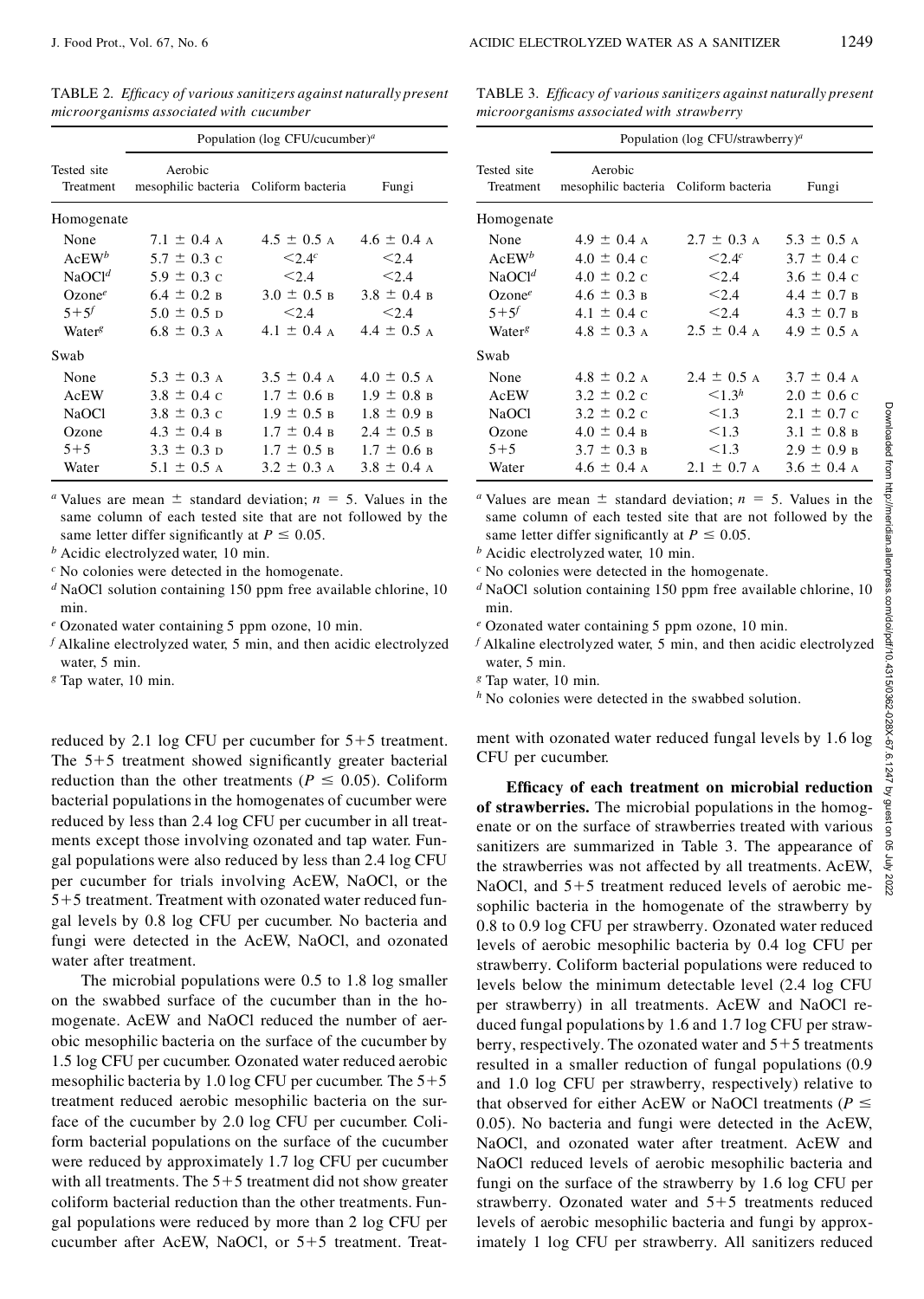coliform bacterial populationsto levels below the minimum detectable level (1.3 log CFU per strawberry). Tap water did not reduce the microbial load of the strawberry.

#### **DISCUSSION**

Investigations of the effectiveness of acidic electrolyzed water have been conducted mainly for lettuces and tomatoes *(3, 15, 19)*. Because lettuce and tomato have a relatively smooth surface, AcEW was highly effective in killing or removing surface microorganisms. However, investigations have demonstrated that cucumbers are hard to sanitize using sodium hypochlorite or chlorine dioxide *(8, 21)*. Chlorine dioxide (5.13 ppm) reduced aerobic mesophilic bacteria by 2 log CFU/g when applied for 30 min *(21)*. Chlorine (250 ppm) reduced aerobic mesophilic bacteria by 2 log CFU/g when applied for 4 h *(8)*. Even blanching at  $80^{\circ}$ C for 120 s reduced aerobic mesophilic bacteria by 2.5 log CFU/g *(7)*. The results of our present surfaceswabbing tests also indicated that the surface microorganisms were not completely eliminated by the sanitizers, including AcEW. However, a prewash with AlEW followed by treatment with AcEW gave a 2-log CFU per cucumber bacterial reduction within 10 min. AlEW is considered to act like a dilute sodium hydroxide aqueous solution *(23)*. Because AlEW would act like a surfactant, the hydrophobicity of the surface of the fruit would be decreased. Accordingly, AcEW would easily come into contact with the surface microorganisms, and a significant reduction in levels of microbial populations would be achieved.

Strawberries are mainly eaten raw as an important source of ascorbic acid (vitamin C) in the human diet; however, they are also highly perishable because of their high susceptibility to fungal infection. For this reason, microbial control plays an important role in rendering strawberries safe for human consumption. In the present study, AcEW and other sanitizers did not achieve a remarkable microbial reduction either in trials involving a tissue homogenate or the surface of strawberries. Chlorinated water (100 to 300 ppm chlorine) has also been shown to reduce *E. coli* O157: H7–inoculated strawberries by less than 1.5 log CFU/g *(17, 27)*. Moreover, chlorinated water (800 ppm chlorine) was reported to reduce feline calicivirus (FCV) by only 1 log FCV/g on the strawberry *(9)*. These results can be attributed to the surface structure of the strawberry fruit. The strawberry has numerous achenes (seeds) that render its surface structure uneven and complex. In contrast to the present results for cucumber, treatment of the surface of the strawberry with AcEW and NaOCl for 10 min resulted in a greater microbial reduction than the  $5+5$  treatment. This suggests that sanitizers or other reagents would require at least 10 min to permeate and infiltrate the complex details of the strawberry's surface. Dipping for a longer duration (10 min) in AcEW or NaOCl in the case of strawberries would therefore be more effective in reducing microbial levels than prewashing with AlEW.

Although the efficacy of AcEW as a sanitizing agent was dependent on the kind of fruit treated, AcEW could be sufficiently effective to offer an alternative solution to conventional sanitizers, such as NaOCl (150 ppm). The advantages of using AcEW as a sanitizer are that it can be prepared by the electrolysis of a dilute saline solution, without the use of any chemicals other than sodium chloride or the dilutants that are currently needed to prepare conventional concentrated sanitizers. Moreover, the AlEW produced simultaneously within the cathode region of the electrolysis process could be used as a prewash reagent for producing greater microbial reduction with cucumbers.

## **REFERENCES**

- 1. Adams, M. R., A. D. Hartley, and L. J. Cox. 1989. Factors affecting the efficacy of washing procedures used in the production of prepared salad. *Food Microbiol.* 6:69–77.
- 2. Bari, M. L., H. Kusunoki, H. Furukawa, H. Ikeda, K. Isshiki, and T. Uemura. 1999. Inhibition of growth of *Escherichia coli* O157:H7 in fresh radish (*Raphanus sativus* L.) sprout production by calcinated calcium. *J. Food Prot.* 62:128–132.
- 3. Bari, M. L., Y. Sabina, S. Isobe, T. Uemura, and K. Isshiki. 2003. Effectiveness of electrolyzed acidic water in killing *Escherichia coli* Bari, M. L., Y. Sabina, S. Isobe, T. Uemura, and K. Isshiki. 2003. Effectiveness of electrolyzed acidic water in killing *Escherichia coli* and O157:H7, *Salmonella* Enteritidis, and *Listeria monocytogenes* on the surfaces of tomatoes. *J. Food Prot.* 66:542–548.
- 4. Beuchat, L. R. 1998. Surface decontamination of fruits and vegetables eaten raw: a review. WHO/FSF/FOS/. World Health Organization, Geneva.
- Efficacy of spray application of chlorinated water in killing pathogenic bacteria on raw apples, tomatoes, and lettuce. *J. Food Prot.* 61:1305–1311.
- 6. Brackett, R. E. 1992. Shelf stability and safety of fresh produce as influenced by sanitation and disinfection. *J. Food Prot.* 55:808-814.
- Breidt, F., J. S. Hayes, and H. P. Fleming. 2000. Reduction of microflora of whole pickling cucumbers by blanching. *J. Food Sci.* 65: 1354–1358.
- 8. Costilow, R. N., M. A. Uebersax, and P. J. Ward. 1984. Use of chlorine dioxide for controlling microorganisms during the handling and storage of fresh cucumbers. *J. Food Sci.* 49:396–401.
- surates or tomatoes. *J. Food Prot.* 66:34-2–346.<br>
4. Beuchat, L. R. 1998. Surface decontamination of fruits and vegeta-<br>
bles eaten raw: a review. WHO/FSF/FOS/. World Health Organiza-<br>
fon, Geneva.<br>
5. Beuchat, L. R., B. 9. Gulati, B. R., P. B. Allwood, C. W. Hedberg, and S. M. Goyal. 2001. Efficacy of commonly used disinfectants for the inactivation of calicivirus on strawberry, lettuce, and a food-contact surface. *J. Food Prot.* 64:1430–1434.
- 10. Han, Y., D. M. Sherman, R. H. Linton, S. S. Nielsen, and P. E. Nelson. 2000. The effects of washing and chlorine dioxide gas on survival and attachment of *Escherichia coli* O157:H7 to green pepper surfaces. *Food Microbiol.* 17:521–533.
- 11. Jaquette, C. B., L. R. Beuchat, and B. E. Mahon. 1996. Efficacy of  $\frac{1}{5}$ chlorine and heat treatment in killing *Salmonella stanley* inoculated onto alfalfa seeds and growth and survival of the pathogen during sprouting and storage. *Appl. Environ. Microbiol.* 62:2212–2215.
- 12. Kim, C., Y. C. Hung, and R. E. Brackett. 2000. Efficacy of electrolyzed oxidizing (EO) and chemically modified water on different types of foodborne pathogens. *Int. J. Food Microbiol.* 61:199–207.
- 13. Kim, C., Y. Hung, R. Brackett, and C. Lin. 2003. Efficacy of electrolyzed oxidizing water in inactivating *Salmonella* on alfalfa seeds and sprouts. *J. Food Prot.* 66:208–214.
- 14. Kim, J. G., A. E. Yousef, and G. W. Chism. 1999. Use of ozone to inactivate microorganisms on lettuce. *J. Food Saf.* 19:17–34.
- 15. Koseki, S., K. Yoshida, S. Isobe, and K. Itoh. 2001. Decontamination of lettuce using acidic electrolyzed water. *J. Food Prot.* 64:652–658.
- 16. Lin, C. M., S. S. Moon, M. P. Doyle, and K. H. McWatters. 2002. Inactivation of *Escherichia coli* O157:H7, *Salmonella enterica* serotype enteritidis, and *Listeria monocytogenes* on lettuce by hydrogen peroxide and lactic acid and by hydrogen peroxide with mild heat. *J. Food Prot.* 65:1215–1220.
- 17. Lukasik, J., M. L. Bradley, T. M. Scott, W. Y. Hsu, S. R. Farrah, and M. L. Tamplin. 2001. Elution, detection, and quantification of polio I, bacteriophages, *Salmonella montevideo,* and *Escherichia coli* O157:H7 from seeded strawberries and tomatoes. *J. Food Prot.* 64: 292–297.